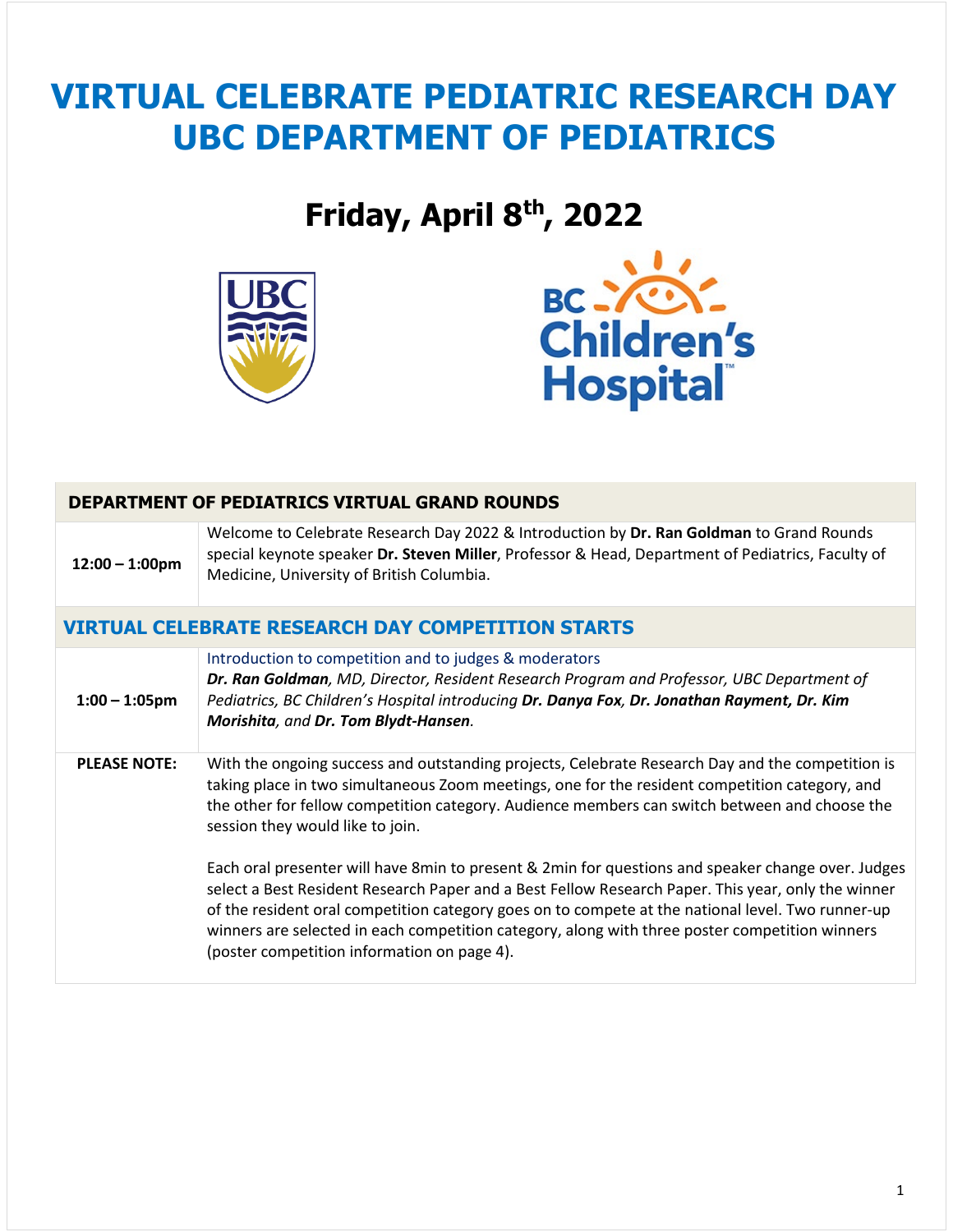#### **ORAL COMPETITION CATEGORY**

| <b>Resident Competition</b>                                                                                                                                                                                                                                                                |                  | <b>Fellow Competition</b> |                                                                                                                                                                                                                                     |
|--------------------------------------------------------------------------------------------------------------------------------------------------------------------------------------------------------------------------------------------------------------------------------------------|------------------|---------------------------|-------------------------------------------------------------------------------------------------------------------------------------------------------------------------------------------------------------------------------------|
| <b>Dr. Megan Cox</b><br><b>Division of General Pediatrics</b><br>Development of Evidence-Based<br>Bronchiolitis Management Tools - High Flow<br>Nasal Cannula use in Bronchiolitis and a Gap<br>Analysis of Current Bronchiolitis<br>Management                                            | $1:05 - 1:15$ pm |                           | <b>Dr. Mor Cohen-Eilig</b><br><b>Division of Developmental Pediatrics</b><br>Developing Screen Time Guidelines for Children<br>and Youth with Autism Spectrum Disorder: Using<br>the Knowledge to Action Framework                  |
| <b>Dr. Carson Gill</b><br><b>Division of General Pediatrics</b><br>Evaluating the Impact of Point of Care<br>Testing in the Emergency Department for<br>Group A Streptococcal Pharyngitis on Clinical<br><b>Outcomes and Resource Utilization: A</b><br><b>Randomized Controlled Trial</b> | $1:15 - 1:25$ pm |                           | Dr. Paul D'Alessandro<br>Division of Hematology/Oncology/BMT<br>Effect of Distance to Tertiary Center on<br><b>Enrolment of Pediatric Patients with</b><br>Relapsed/Refractory/Progressive Cancers in<br>Phase I/II Clinical Trials |
| <b>Dr. Alexandra Gustafson</b><br><b>Division of General Pediatrics</b><br>The use of Virtual Simulation to Support<br>Resident Learning During the COVID-19<br>Pandemic                                                                                                                   | $1:25 - 1:35$ pm |                           | <b>Dr. Tinta Deasy</b><br><b>Division of General Pediatrics &amp; Infectious</b><br><b>Diseases</b><br>Gram-Negative Bacteremia in British Columbia<br>Children's Hospital: A Prospective Study 2019-<br>2021                       |
| Dr. Laura Kim<br><b>Division of General Pediatrics</b><br>Regional Variance in Childhood Nephrotic<br>Syndrome Outcomes in British Columbia                                                                                                                                                | $1:35 - 1:45$ pm |                           | <b>Dr. Kristen Favel</b><br><b>Division of Nephrology</b><br>Glomerular Filtration Rate Trajectories in<br>Children with Type 1 Diabetes                                                                                            |
| Dr. Sabine Laguë<br><b>Division of General Pediatrics</b><br>Canadian Pediatric Cardiology Simulation<br>$1:45 - 1:55$ pm<br>Curriculum Developed at BC Children's<br>Hospital and Aligned with Newly Launched<br>Canadian Competence by Design Curriculum                                 |                  |                           | <b>Dr. Emily Fisher</b><br><b>Division of Developmental Pediatrics</b><br>COVID Check-in: Optimizing Cleft & Craniofacial<br>Team Care During COVID-19 Using an On-Line<br><b>Pediatrics Screening Instrument</b>                   |
| <b>BREAK</b>                                                                                                                                                                                                                                                                               | $1:55 - 2:05$ pm |                           | <b>BREAK</b>                                                                                                                                                                                                                        |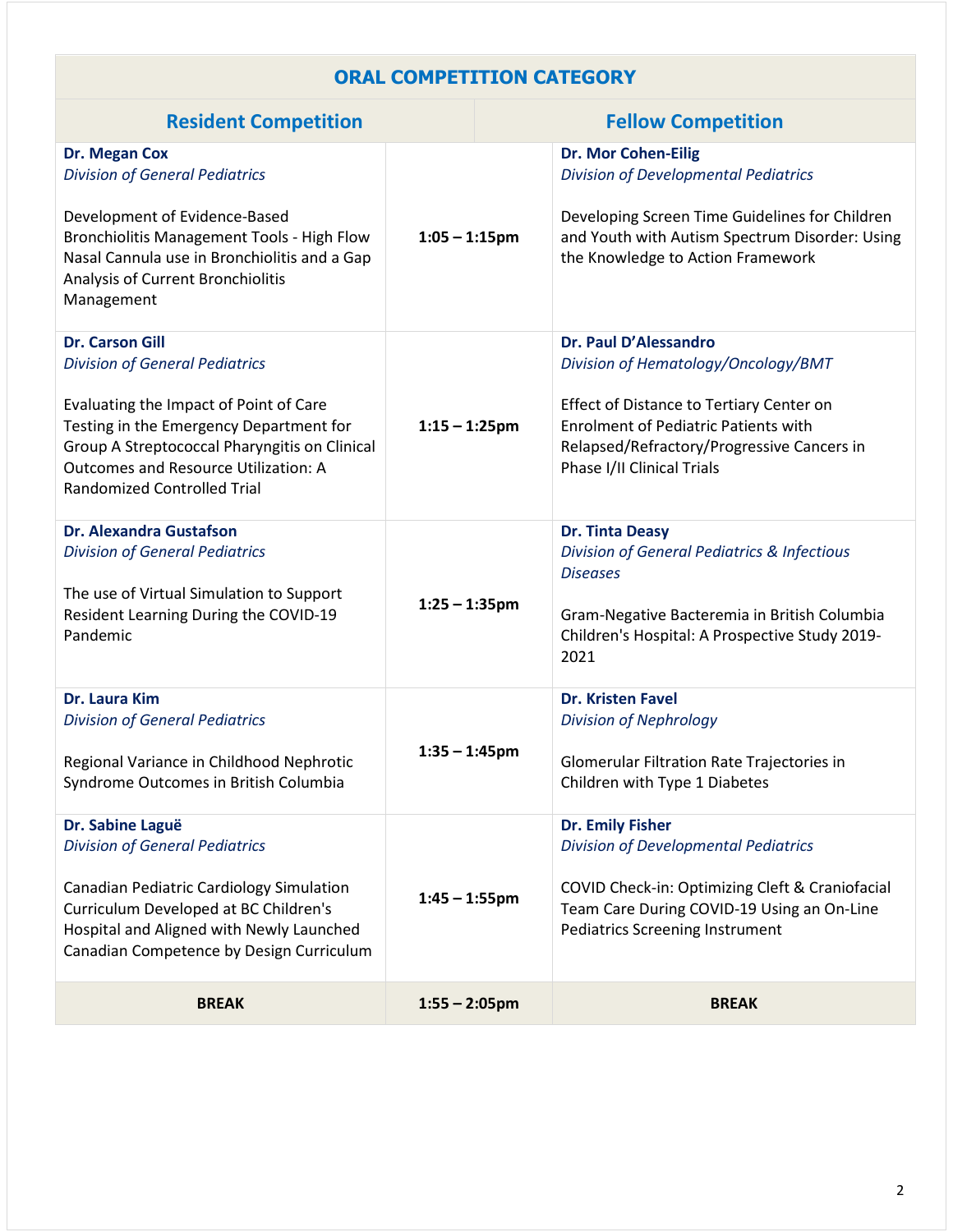| <b>Dr. Dakota Peacock</b><br><b>Division of Pediatric Neurology</b><br>Movement Disorders Secondary to Novel<br>Anti-Seizure Medications in Pediatric<br>Populations: A Systematic Review and Meta-<br>Analysis of Risk | $2:05 - 2:15$ pm | Dr. Huan Ng<br>Division of Hematology/Oncology/BMT<br><b>Comparison of Clinical Outcome Between Parents</b><br>Versus Siblings as Donors in Haploidentical<br>Hematopoietic Stem Cell Transplants in Pediatric<br>Patients, a 10-year Experience at a Single<br>Institution |
|-------------------------------------------------------------------------------------------------------------------------------------------------------------------------------------------------------------------------|------------------|-----------------------------------------------------------------------------------------------------------------------------------------------------------------------------------------------------------------------------------------------------------------------------|
| <b>Dr. Sarah Silverberg</b><br><b>Division of General Pediatrics</b><br>Child Transmission of SARS-CoV-2: A<br><b>Systematic Review and Meta-Analysis</b>                                                               | $2:15 - 2:25$ pm | <b>Dr. Phanice Okara</b><br><b>Division of Neonatology</b><br>Incidence of Outborn Babies Referred For<br>Therapeutic Hypothermia in British Columbia<br>Who Achieve Target Temperature During<br>Transport Within 6 Hours of Life                                          |
| <b>Dr. Valerie Ward</b><br><b>Division of General Pediatrics</b><br>Big Shoes to Fill: Realities of Rural<br>Pediatricians in British Columbia                                                                          | $2:25 - 2:35$ pm | <b>Dr. Matthew Smyth</b><br><b>Division of Gastroenterology</b><br>Biliary Atresia in British Columbia: The Role of<br>Referral Age and Diagnostic Evaluation on<br>Outcome                                                                                                 |
| Dr. Ricki Hagen<br>Division of General Pediatrics, Victoria<br>Eat Sleep Console: A Quality Improvement<br>Initiative to Improve the Care of Opioid<br>Exposed Newborns at a Community Hospital                         | $2:35 - 2:45$ pm |                                                                                                                                                                                                                                                                             |
| <b>Dr. Nolan Lee</b><br><b>Division of General Pediatrics</b><br>Prevalence of and Factors Associated with<br>Language Impairment in Canadian Children<br>with ASD                                                      | 2:45pm-2:55pm    |                                                                                                                                                                                                                                                                             |
| <b>BREAK</b>                                                                                                                                                                                                            | $2:55 - 3:00$ pm | <b>BREAK</b>                                                                                                                                                                                                                                                                |

| <b>Everyone to join RESIDENT ZOOM ID - WINNER ANNOUNCEMENTS!!!</b> |                                                                  |  |
|--------------------------------------------------------------------|------------------------------------------------------------------|--|
| $3:00-3:15 \text{pm}$                                              | Judging and Deliberation (15-min audience & presenter break)     |  |
| $3:15 - 3:30$ pm                                                   | Competition Awards & Wrap-Up (oral and poster winners announced) |  |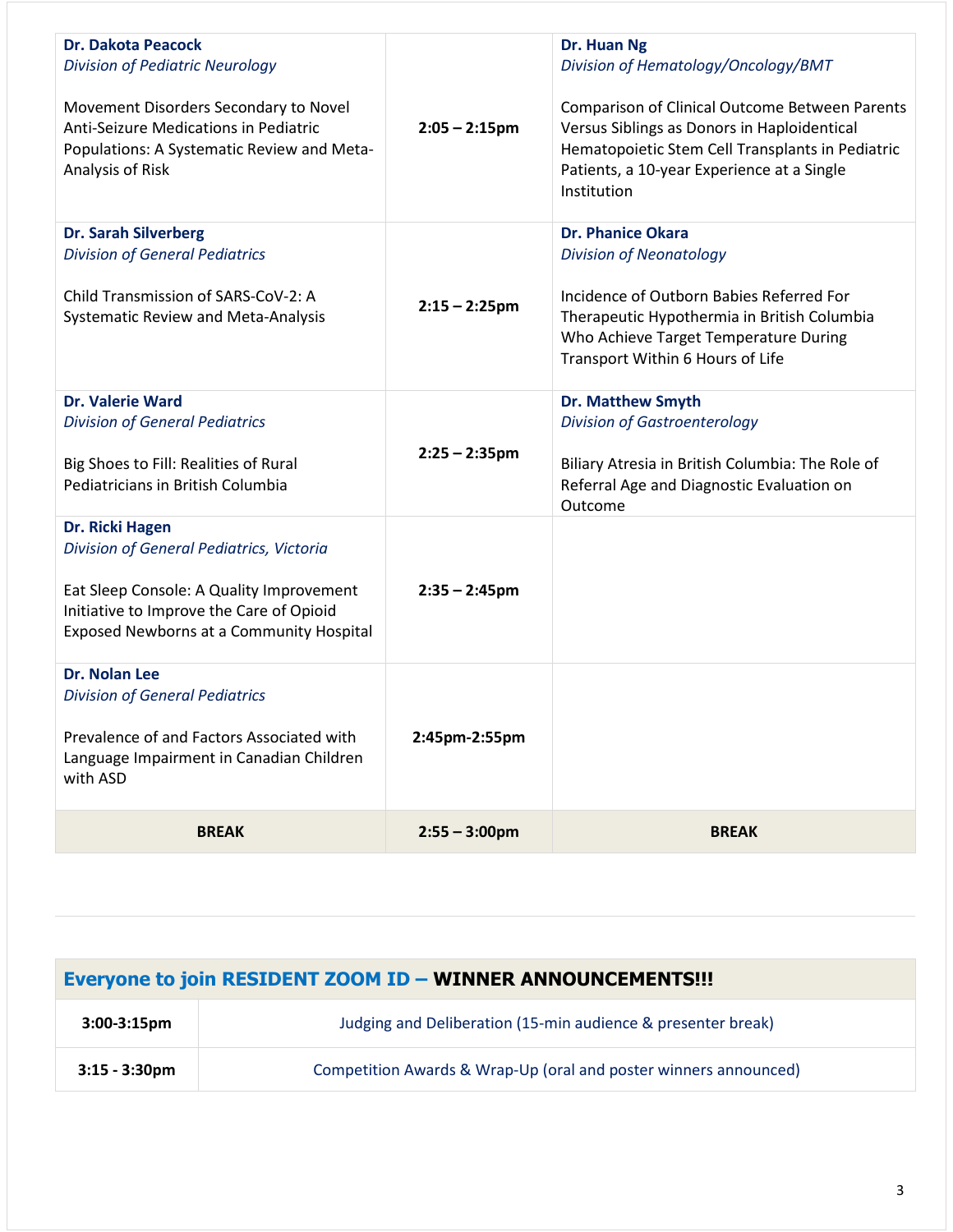#### **RESIDENT AND FELLOW POSTER COMPETITION CATEGORY**

This year, to showcase everyone's fascinating research projects in the wider BCCH and UBC research community, all Celebrate Research Day presenters, including those selected for oral presentations above, were asked to share their posters and presentation slides virtually. While only the ones selected for the poster presentation category below will be judged (3 top winners), everyone's research is being showcased online on the UBC Department of Pediatrics website. To view all research projects, go to the 'Highlights' section on the main department webpage: <https://pediatrics.med.ubc.ca/>

| Poster #1  | Dr. Nahla M.A. Abdallateef<br>Fellow, Division of<br>Neonatology                                               | MT-RNR1 And Aminoglycoside Hearing Loss                                                                                                                                         |
|------------|----------------------------------------------------------------------------------------------------------------|---------------------------------------------------------------------------------------------------------------------------------------------------------------------------------|
| Poster #2  | <b>Dr. Erin Auld</b><br>Fellow, Division of<br><b>Adolescent Medicine</b>                                      | Intimate Partner Violence In Adolescents: A Developmentally<br>Appropriate Model Of Care                                                                                        |
| Poster #3  | Dr. Natasha Benson<br><b>Resident, Division of General</b><br><b>Pediatrics</b>                                | Reimagining Models Of Care For Congenital CMV                                                                                                                                   |
| Poster #4  | <b>Dr. Mor Cohen-Eilig</b><br>Fellow, Division of<br><b>Developmental Pediatrics</b>                           | Single-Site Implementation Of An Evidence-Based Cerebral Palsy<br>Diagnostic Care Pathway                                                                                       |
| Poster #5  | <b>Dr. Tinta Deasy</b><br>Fellow, Division of General<br><b>Pediatrics &amp; Infectious</b><br><b>Diseases</b> | Urinary Tract Infections In Infants Less Than 60 Days Old: A<br>Retrospective Review Of BCCH Pediatric Clinical Practice From 2015-<br>2021                                     |
| Poster #6  | Dr. Dylan Ehman<br>Fellow, Division of General<br><b>Pediatrics</b>                                            | BCCH Participation In Multi-Institutional HI-FLO: High Flow<br>Interventions To Facilitate Less Overuse In Bronchiolitis Project                                                |
| Poster #7  | <b>Dr. Camille Fournier</b><br>Fellow, Division of<br><b>Adolescent Medicine</b>                               | Updating The BC Children's Hospital's Guideline For The<br>Management Of Medically Unstable Patients With Eating Disorders,<br>An Interdisciplinary Quality Improvement Project |
| Poster #8  | <b>Dr. Mia Francl</b><br>Fellow, Division of<br><b>Developmental Pediatrics</b>                                | Physician-To-Physician Consult Service: Supporting Cerebral Palsy<br>Diagnosis And Tone Management In The Community                                                             |
| Poster #9  | Dr. Sabine Laguë<br>Resident, Division of General<br><b>Pediatrics</b>                                         | Pediatric Cardiology Fellowship Bootcamp Curriculum Designed At<br>BC Children's Hospital And Aligned With Newly Launched Canadian<br>Competence By Design Curriculum           |
| Poster #10 | Dr. Sabine Laguë<br>Resident, Division of General<br><b>Pediatrics</b>                                         | Outcomes In Patients With Pulmonary Atresia, Ventriculuar Septal<br>Defect, And Major Aortopulmonary Collateral Arteries Following<br>Surgical Intervention: A Meta-Analysis    |
| Poster #11 | <b>Dr. Muhammad Maqsood</b><br>Fellow, Division of<br>Neonatology                                              | Verbal Autopsies To Determine Causes Of Death In Young Infants<br>From Uganda                                                                                                   |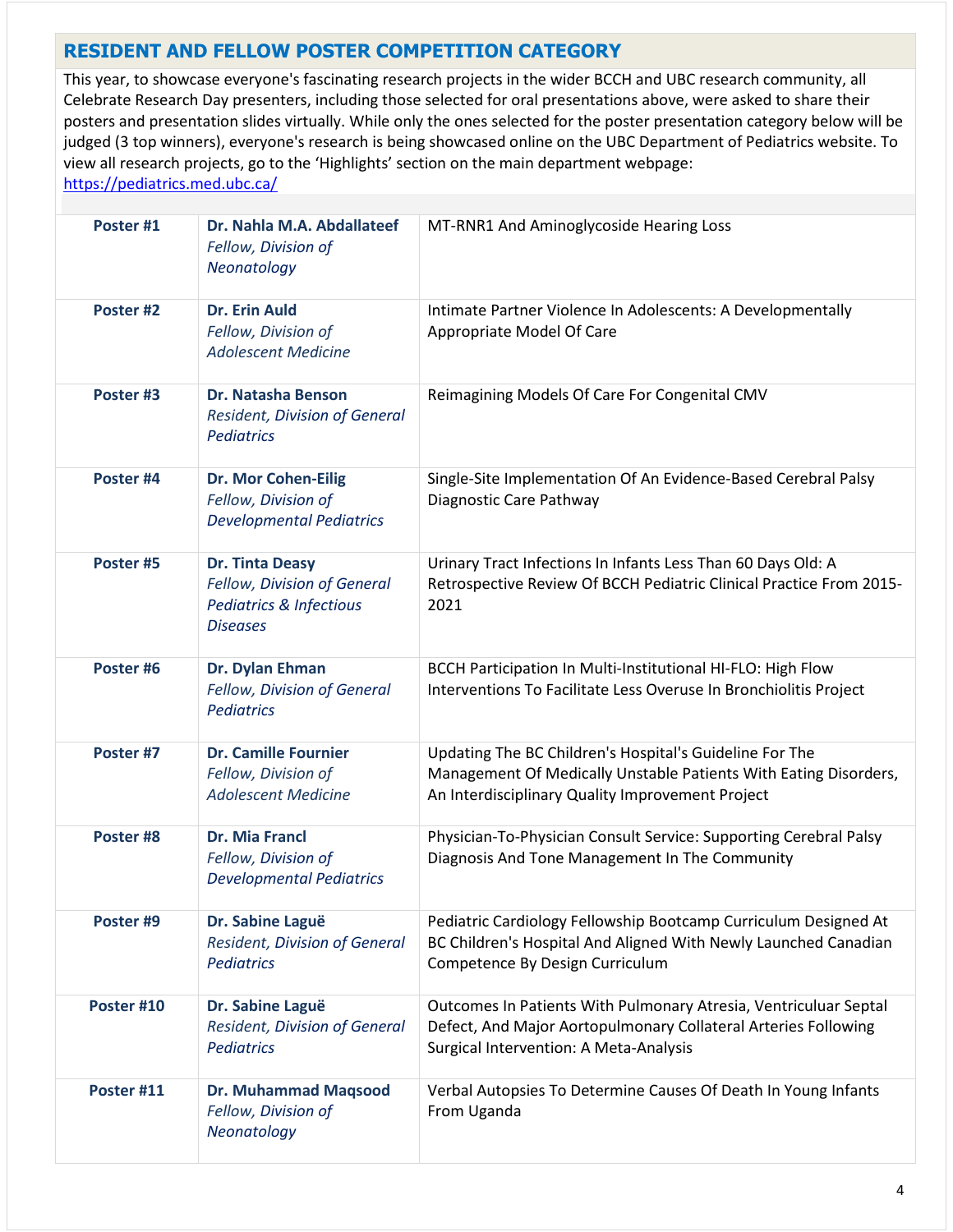| Poster #12 | <b>Dr. Patrick Mckernan</b><br><b>Resident, Division of General</b><br>Pediatrics, Victoria | The Application Of A Digital Point-Of-Care Tool To Assess Patients<br>With Suspected Beta-Lactam Allergies: A Quality Improvement (Qi)<br>Initiative                                   |
|------------|---------------------------------------------------------------------------------------------|----------------------------------------------------------------------------------------------------------------------------------------------------------------------------------------|
| Poster #13 | <b>Dr. Frances Morin</b><br><b>Resident, Division of General</b><br><b>Pediatrics</b>       | Clinical Approach To Febrile Urinary Tract Infections In Young<br>Children Presenting To The Pediatric Emergency Department: A<br>Retrospective Study Of National Guideline Compliance |
| Poster #14 | <b>Dr. Aaron Ooi</b><br>Fellow, Division of<br>Neuropsychiatry                              | "It's A Nightmare!": The Lived Parental Experiences Of Children With<br>Severe Neurodevelopmental Disorders And Behavioural Complexity<br><b>Requiring Sedation</b>                    |
| Poster #15 | <b>Dr. Sarah Silverberg</b><br><b>Resident, Division of General</b><br><b>Pediatrics</b>    | Severe Acute Respiratory Syndrome-Related Coronavirus 2<br>Prevalence In Children And Young Adults In British Columbia (The<br>Spring Study): An Observational Study                   |
| Poster #16 | Dr. Namrata Todurkar<br>Fellow, Division of<br>Neonatology                                  | Early Onset Hyponatremia In Extremely Preterm Infants                                                                                                                                  |
| Poster #17 | Dr. Jasmine Vafi<br>Fellow, Division of General<br><b>Pediatrics</b>                        | Improving Capacity To Teach And Evaluate Patient Safety Skills In<br><b>Inpatient Pediatrics</b>                                                                                       |
| Poster #18 | <b>Dr. Stephanie Wong</b><br>Fellow, Division of<br>Rheumatology                            | A Tale Of Many Canadas: The Interplay Of Ethnicity And Geographic<br>Region As Modifiers Of The Presentation To Care In Children With<br>Juvenile Arthritis In Canada                  |